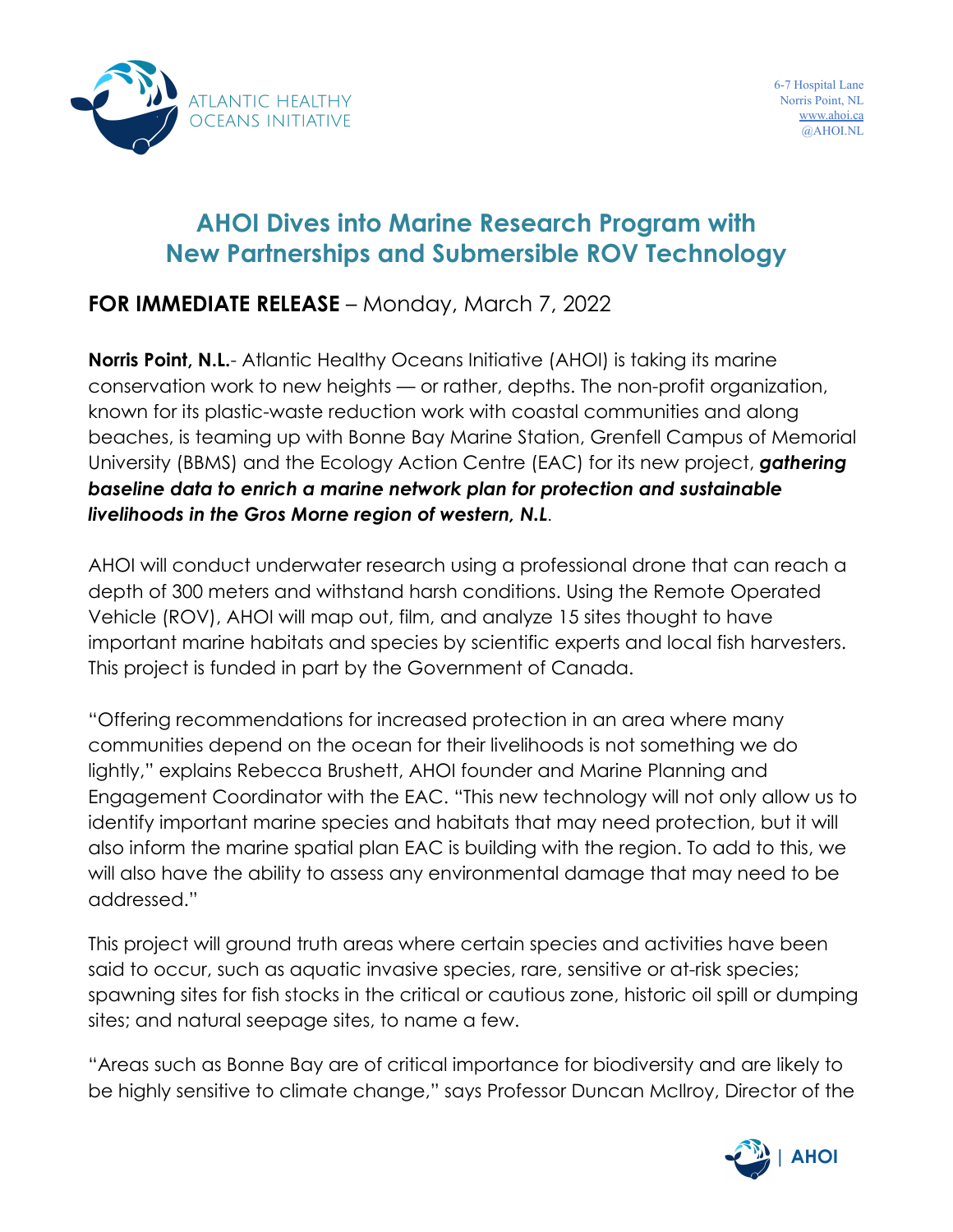BBMS. "The region lies at a critical position in the Gulf of St. Lawrence, where warm waters of the Gulf interact with cold isolated fjord basins such as the Eastern Arm of Bonne Bay. There is an urgent need for marine protection combined with baseline studies and community outreach that AHOI is uniquely placed to provide."

The data collected will feed into a larger body of work as well. EAC, a project partner, is currently working with communities in the Gros Morne region to create a marine spatial plan for the region. The baseline data gathered using the drone will strengthen the plan and help identify ways to have a sustainable blue economy while also conserving areas of the ocean that need it most.

"One of the challenges with marine planning is that we often run into knowledge gaps because it is so difficult to study marine species in deep and cold areas. This creates a lot of uncertainty in the planning process," says Jordy Thomson, Senior Marine Coordinator with the EAC. "Having a research-grade drone to work with will allow us to gather some really amazing information and footage to inform conversations with communities."

Over the next year, AHOI will conduct research in the coastal and marine management areas throughout Bonne Bay, St. Paul's Inlet and the coastal regions surrounding the towns of Glenburnie - Birchy Head - Shoal Brook (GBS), Woody Point, Norris Point, Rocky Harbour, Cow Head, St. Paul's, and Trout River. All 7 municipal councils support this project and AHOI looks forward to showcasing what they find with the public and creating solutions with the region to improve the health of these marine ecosystems.

###

For more information, please contact:

Rebecca Brushett, AHOI Founder and Marine Planning and Engagement Coordinator, EAC [rbrushett@ecologyaction.ca](mailto:rbrushett@ecologyaction.ca) (709)691-0485

Duncan McIlroy, Director of the BBMS [dmcilroy@mun.ca](mailto:dmcilroy@mun.ca)

Jordy Thomson, Senior Marine Coordinator (Ecosystems), Ecology Action Centre [jordy.thomson@ecologyaction.ca](mailto:jordy.thomson@ecologyaction.ca)